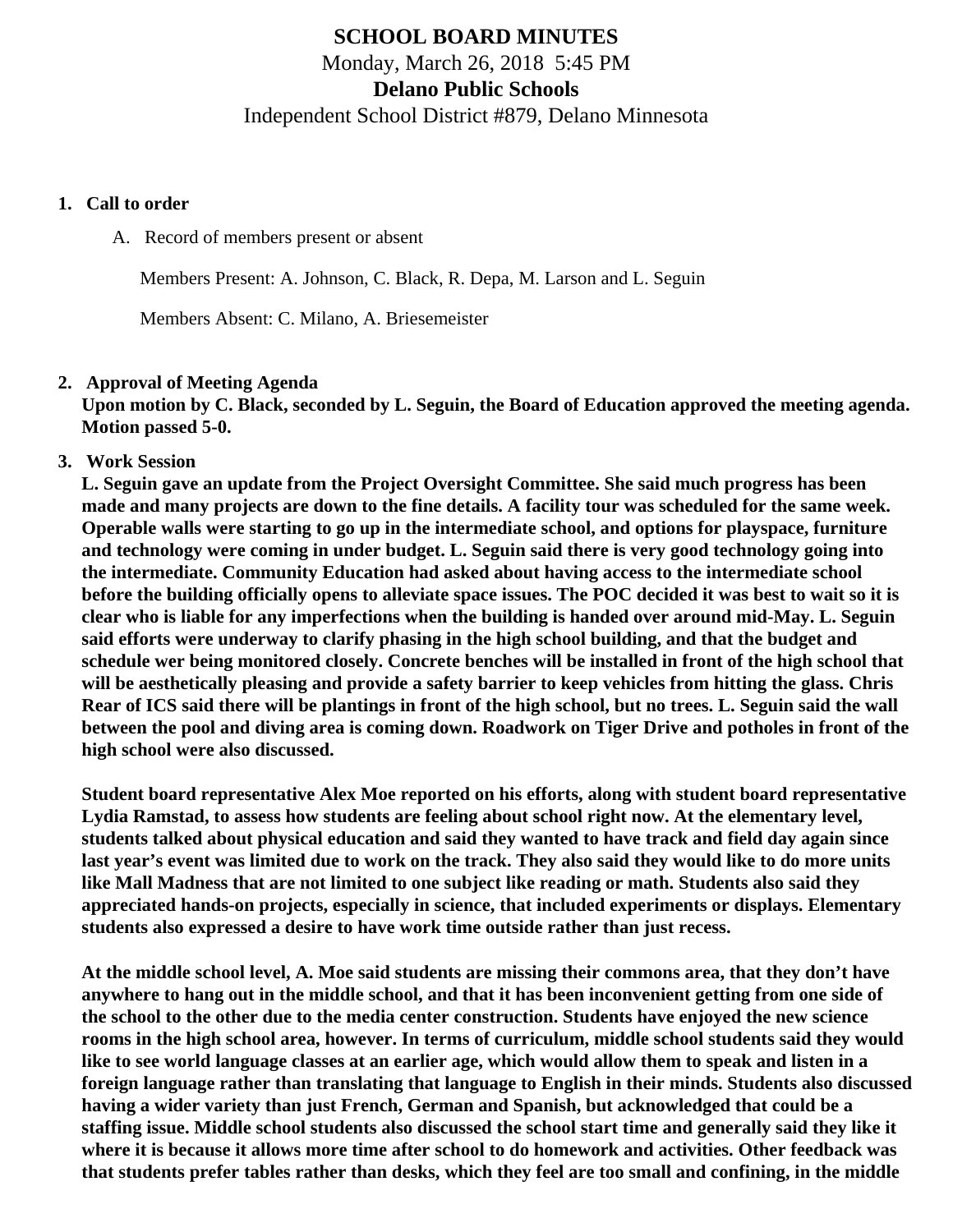**school and high school.**

**In the high school, A. Moe reported that students said they would prefer to start later, and that they also had some complaints about the lunch food. High schoolers also commented on the limited number of lockers in the locker rooms and the need for overall improvement, and said they would like more interactive pep fests similar to the Jingle Run. Students also discussed the icy path down from the upper parking lot, saying it was a safety issue, and said they would like more classes that give culturally diverse experiences.**

**After some discussion about lunch room seating, A. Moe asked if there was anything the board would like the student reps to ask students in the next month. Superintendent M. Schoen said he would like to hear more about how students feel in the area of safety. Building relationships with students and listening to their concerns, he said, is more effective than other security measures.**

**In other business, the board discussed transportation bids. M. Schoen explained that the district is going out for bids, as it is required to do every five years. C. Black asked if Stahlke was aware that the district was seeking proposals. Business Manager M. Reeder said the matter was discussed when the district and company negotiated the one-year contract. The last few times the district has advertised for bids there were no bids from other companies. A. Johnson asked what was budgeted in terms of an increase. M. Reeder said an extra \$100,000 or so was included, but inequities between regular and special education routes needed to be addressed. She added that the opening of the intermediate school might cause some students who currently walk to school to become bus riders. M. Schoen said the logistics of the bus flow among buildings needed to be worked out, and then Stahlke would have its parameters to put together proposals.**

**Board members discussed a ballpark agreement that would formalize the current use of the city's facilities by school teams. Activities Administrator M. Lindquist and City Administrator P. Kern have worked on the agreement along with the local association. M. Schoen clarified that the district will not be doing field maintenance, but the agreement will formally allow use of the field. M. Schoen reported that his information from M. Lindquist indicated that other districts in the area have agreements that involve some type of fee to use the facility, but that may only apply to the varsity or other specific teams. M. Schoen said the amount would likely be around \$7,000 annually and the agreement would last for about 10 years. C. Black asked for clarification on the field maintenance. M. Schoen said custodians will go down to prep the fields for games, but that is already current practice. The fee is only to pay for use; the city is responsible for maintaining the field. M. Schoen said almost all baseball teams for grades 7-12 play at Central Park.**

**Board members discussed updates to Policy 602 – Organization of School Calendar and School Day. M. Schoen explained that there are a minimum number of hours for K-12 students, and now because the governor has started a voluntary pre-kindergarten program there are a minimum number of hours for pre-kindergarten instruction too. M. Schoen said for the most part the policy did not change, but the amendments would cover the district if it does offer voluntary pre-kindergarten.**

**Finally, board members discussed lawn mowing bids. The current contractor, 4.0 Services, did not offer a bid because it was looking to expand and do extra services in addition to mowing such as weed control, tree trimming, fertilization, etc. That would have resulted in a considerable increase for services the district is currently doing in-house. C. Black said that there is an opportunity to improve the district's natural turf fields now that the artificial turf fields are in use. A. Johnson asked if 4.0 would continue to do snow removal. Bids for that service will be taken in the fall. R. Depa asked if a playground has been purchased for the intermediate school, citing an email circulating among parents. M. Schoen said the district is having discussions with Landscape Structures for a demo playground, but nothing has been purchased.**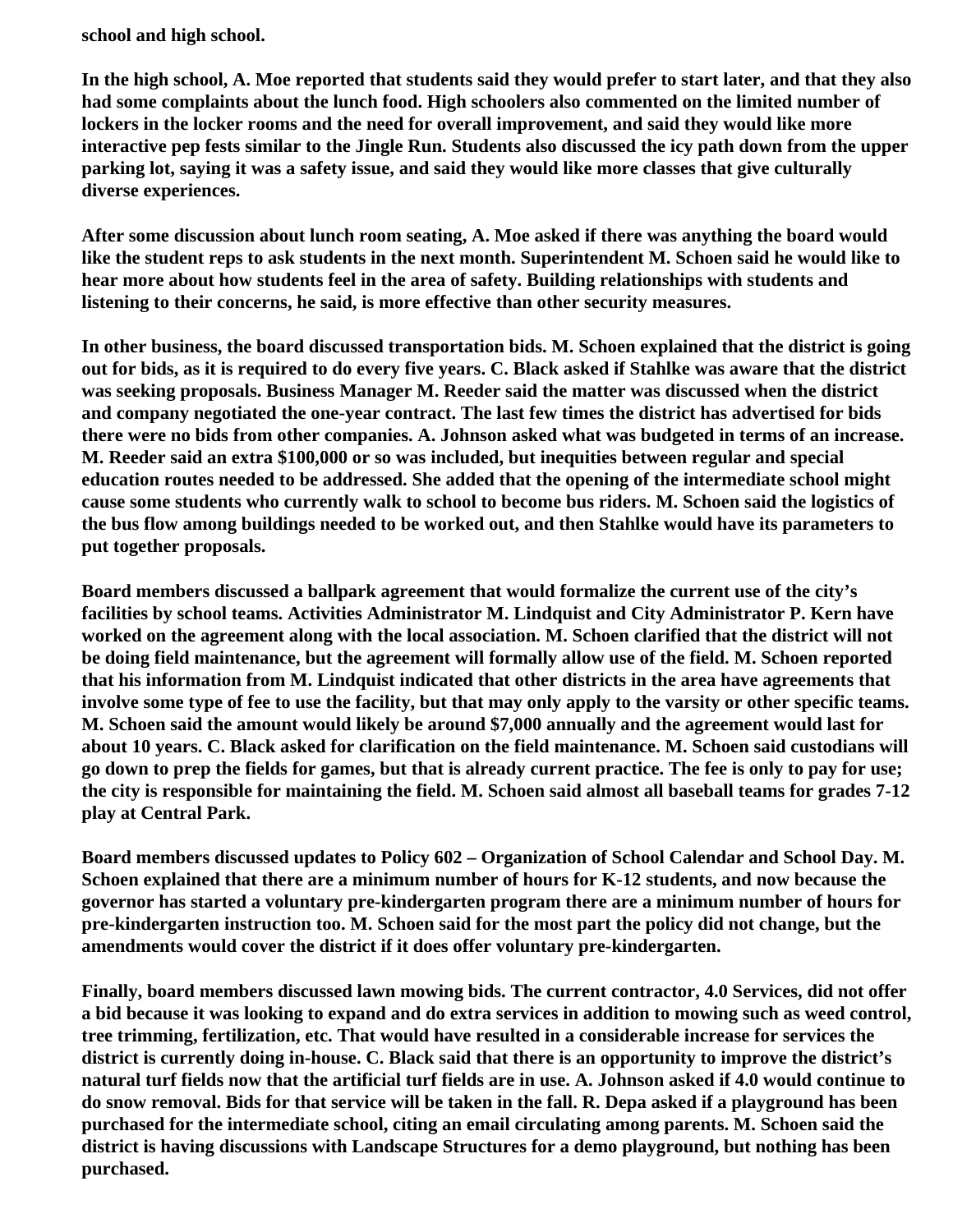Upon motion by R. Depa, seconded by L. Seguin, the Board of Education called the meeting to recess at 6:43 p.m. Motion passed 5-0.

Board Chair M. Larson called the meeting out of recess and to order at 7:01 p.m.

- 4. Pledge of Allegiance
- 5. Program Review Suicide Prevention and Awareness Day COMPASS Program M. Techam and S. Tordeur presented information on the high school's Suicide Prevention and Awareness Day organized by the COMPASS students. About two months of planning go into the event, and students take charge of different events. The focus is on mental health, which they said is not talked about enough in school. Speakers attended from the Bounce Back Project to share about resiliency and standing up for oneself, and Txt4Life, which shared tools about how to talk with people experiencing mental health issues. Students signed a banner saying "You're Irreplaceable" along with their fingerprints, a feature middle school students participated in as well. Middle school students did not attend the speaker sessions. Board members also learned about a "We Will" video, which shared clips of classes and students talking about what they can do to end the stigma around mental health, or to talk to a friend about problems. Students also received temporary semicolon tattoos and wrist bands with information. M. Techam said one focus of the day is to raise awareness and teach students how to reach out and give or get help, but another is to give the COMPASS students a sense of belonging. COMPASS also sold T-shirts, and almost all staff members wanted them. Tordeur said it is gratifying to see how many kids want to be involved in the day who aren't a part of COMPASS as well. As a result of the event, some students outside of COMPASS came and talked with M. Techam about issues they were having, and other parents emailed and said their students had come home and talked to them. As a result, M. Techam said she observed specific, powerful ways that the event helped students. COMPASS students are already discussing next year's event, which will need to incorporate seventh- and eighthgraders in age-appropriate ways.

# 6. Consent Agenda

Upon motion by L. Seguin, seconded by C. Black, the Board of Education approved the Consent Agenda. Motion passed 5-0.

- A. School Board Minutes
	- 1. [Feb. 26, 201](http://www.delano.k12.mn.us/pb/app/agenda/minutes/170)8
	- 2. [March 12, 201](/docs/district/2017_18/School_Board_Items/February_2018/Special_Meeting_Minutes_March_12,_2018.pdf)8
- B. Financial Affairs
	- 1. [Current Budget Status with Year-to-Date Adjustm](/docs/district/Business_Office/FY18_Budget_Report_Mar.pdf)ents
	- 2. [Investment Transactio](/docs/district/Business_Office/February_2018_Investment_Schedule.pdf)ns
	- 3. [Construction Bond Investment Transacti](/docs/district/Business_Office/Bond_Investment_schedule_Feb_18.pdf)ons
	- 4. [Wire Transfer](/docs/district/Business_Office/February_2018_Wire_Transfers.pdf)s
	- 5. [Minnesota Liquid Asset Fun](/docs/district/Business_Office/February_2018_Liquid_Asset_Fund.pdf)d
	- 6. [Cash Repo](/docs/district/Business_Office/February_2018_Cash_Report.pdf)rt
	- 7. [Revenue Report by Fu](/docs/district/Business_Office/Rev_by_Fund_Total.pdf)nd
	- 8. [Expense Report by Fu](/docs/district/Business_Office/Exp_by_Fund_Total.pdf)nd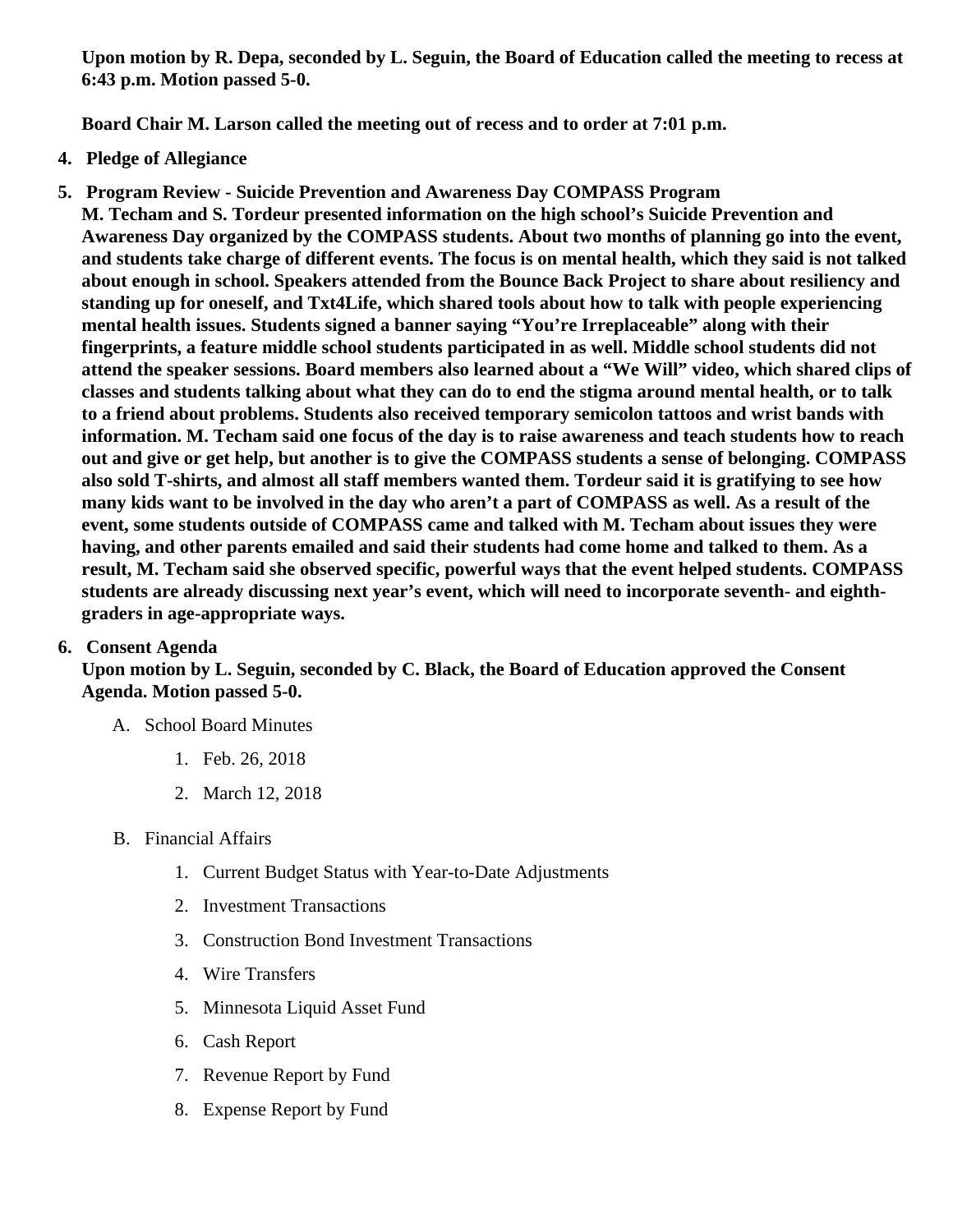- 9. [Expense Report by Progra](/docs/district/Business_Office/Exp_by_Program.pdf)m
- 10. [Expense Report by Obje](/docs/district/Business_Office/Exp_by_Object.pdf)ct
- 11. [List of Bills Presented for Payme](/docs/district/Business_Office/Monthly_Checks.pdf)nt
- 7. [Resolution for Acceptance of Gifts](/docs/district/Business_Office/Resolution_for_Acceptance_of_Gifts_3.26.18.pdf)

Upon motion by L. Seguin, seconded by R. Depa, the Board of Education approved the Resolution for Acceptance of Gifts. Motion passed 5-0.

8. [Personnel Matters:](/docs/district/HR/3.26.18_Personnel.pdf)

Upon motion by C. Black, seconded by L. Seguin, the Board of Education approved the Personnel Matters after voicing special appreciation for ECFE teacher G. Triplett and Activities Administrator M. Lindquist, who are retiring later this year after 29 years and 31 years with the district, respectively. Motion passed 5-0.

- 9. Public Comment: School patrons are given the opportunity to address the school board regarding items that are not on the agenda. All patrons will be asked to state their name and address for the record. No comments.
- 10. Administrative Reports
	- A. Superintendent

M. Schoen provided an update on the legislative session. He said the budget and economic foreca looking much better. In November the Office of Management and Budget released a deficit of \$188 million; the February forecast showed a budget surplus of \$329 million for the fiscal year of 2018-1 The most significant contributors to the improved outlook were higher than expected revenue for the federal Children's Health Insurance Program (CHIP), a short term stimulus from federal tax law changes, and reduced spending. So the forecast shows that spending in E-12 budget is expected to about \$54 million less, largely due to lower forecasted special education compensatory aid spendir M. Schoen also said the governor came out with his proposed budget recommendations. In his proposal, funding for school safety was at the top of the list. He wanted to increase it by \$15.8 million to improve student and school safety for one year only. Subsequent years provide for an increase in the Safe Schools levy. Special education aid would be increased by \$16.9 million. The governor also has funding for school readiness plans. The governor also wanted to increase schoollinked mental health grants, increase the cap of the Q Comp program for levy authority for districts. and reduce student testing time by reducing the number of questions on the state's standardized assessments. Senate and House input is still needed. M. Schoen also shared committee deadlines said the session is about halfway complete.

- B. Principals:
	- 1. Mr. Voight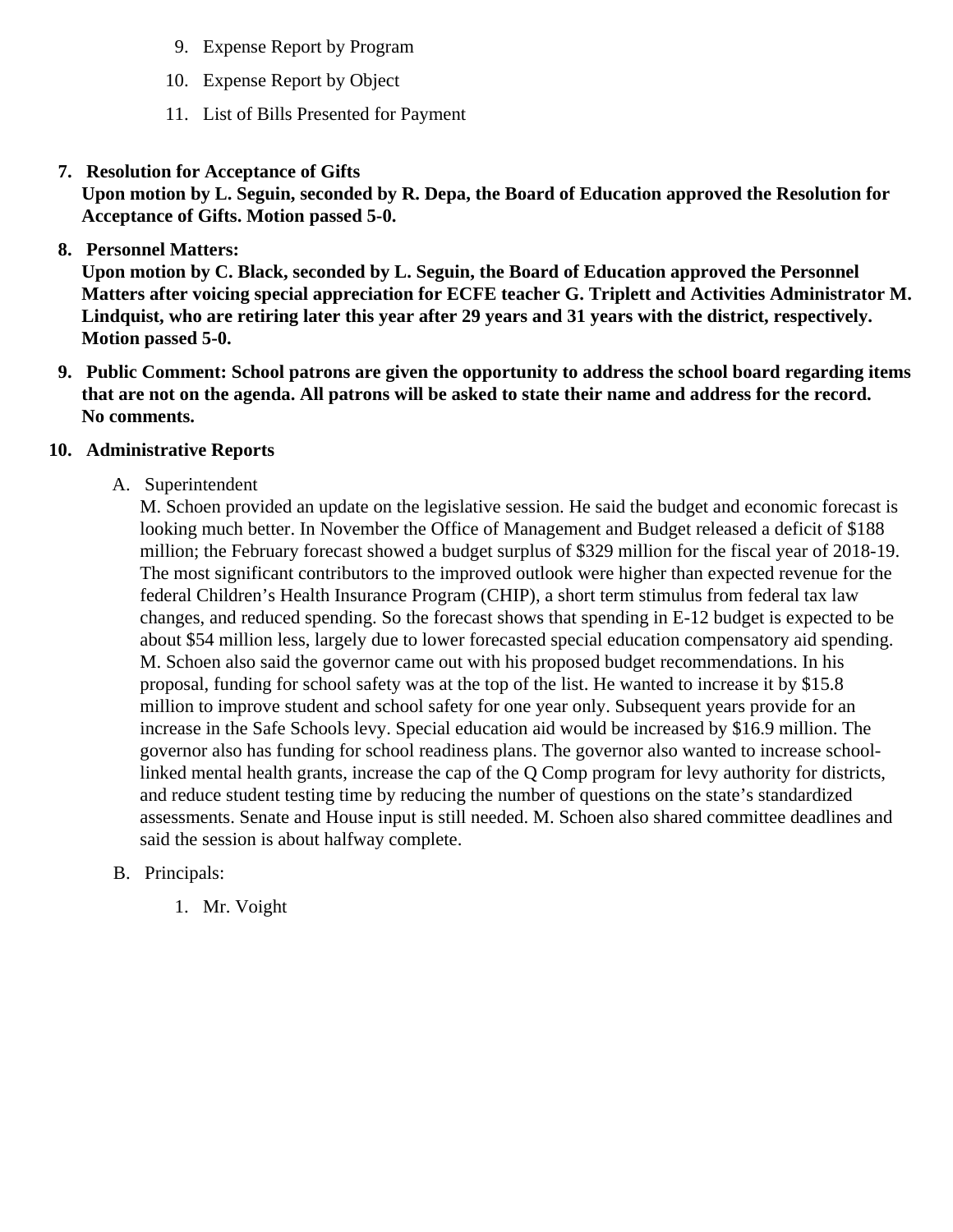B. Voight congratulated the DHS boys' basketball team on its state championship, saying everyone in the middle school caught the excitement of their state tournament run. B. Voight also expressed gratitude to M. Lindquist for his work for the district, saying all have benefitted greatly from his service. B. Voight also shared about preparations for the MCA tests and said parents would be notified of test schedules soon. He added that the spring school climate survey was going out, and that parents and staff have had time to take the survey along with about half of the students. B. Voight said the last parent-teacher conference was planned for April 16, and that an information night for the intermediate school was planned for April 18. A slideshow and audio recording of the meeting will also be posted on the district website.

2. Dr. Heil

S. Heil congratulated the boys' basketball team, school district and community on the state championship. He said stadium security people requested to work around the Delano section because they enjoyed the Delano students. S. Heil also shared plans for showing the "Screenagers" documentary on Thursday, April 5. He said it was a very important first step, because the use of technology is something he frequently talks with parents about. Additional steps could be showing the film again next year and simply continuing the discussion. S. Heil also discussed hiring, noting that next year's high school with grades 7- 12 currently has 15 positions open. He shared about the hiring process, which involves demonstration lessons where candidates teach students. Feedback from the students is taken afterward. S. Heil also thanked M. Lindquist, calling him a pillar of the district. S. Heil shared about SciTech planned for April 10, noting that it will be smaller this year due to construction and less gym space. He also noted that the upcoming spring musical was the last directed by Barb Roy, and said a recognition event was planned.

3. Mr. Schuler

D. Schuler shared about a pep fest and celebration for the boys' basketball team that occurred the day before the championship game, and congratulated the team. He also shared about the March Tiger Way celebration, which included an appearance by Viktor the Viking and his bullying prevention presentation. D. Schuler noted the event was sponsored by PACER and Verizon Wireless, so there was no cost to the district. D. Schuler said students and staff members are looking forward to the Imagination Fair, and a kickoff event with local scientists Brian and Tara Mullen was an exciting experience for students in grades K-4. D. Schuler also shared about Kindergarten Round-Up, which welcomed the Class of 2031, and said enrollment was looking about the same for next year, meaning there would be seven sections. In addition, third- and fourth-graders were preparing for MCA testing in reading and messages were going out to parents about that. Finally, D. Schuler said the theme of the month was citizenship, and students reflected on nursing home and senior center visits; food, clothing and diaper drives, military support and more that they do throughout the year to contribute to their community.

C. Business Manager

M. Reeder reported that the district has received the school finance award again. Meal prices will be examined next month and set in May.

#### D. Community Education Director

D. Johnson congratulated the boys' basketball team and said the summer brochure was under construction. She said Delano United has organized a community book read on "Becoming Nicole: The Transformation of an American Family." In other business, she said early childhood screening has wrapped up for the year, but any children entering kindergarten will have an opportunity to complete the process in August. Wee Tiger Preschool held an open house, and some space remains available. Tiger Kids Club registration had also opened. D. Johnson said the Orange Crush robotics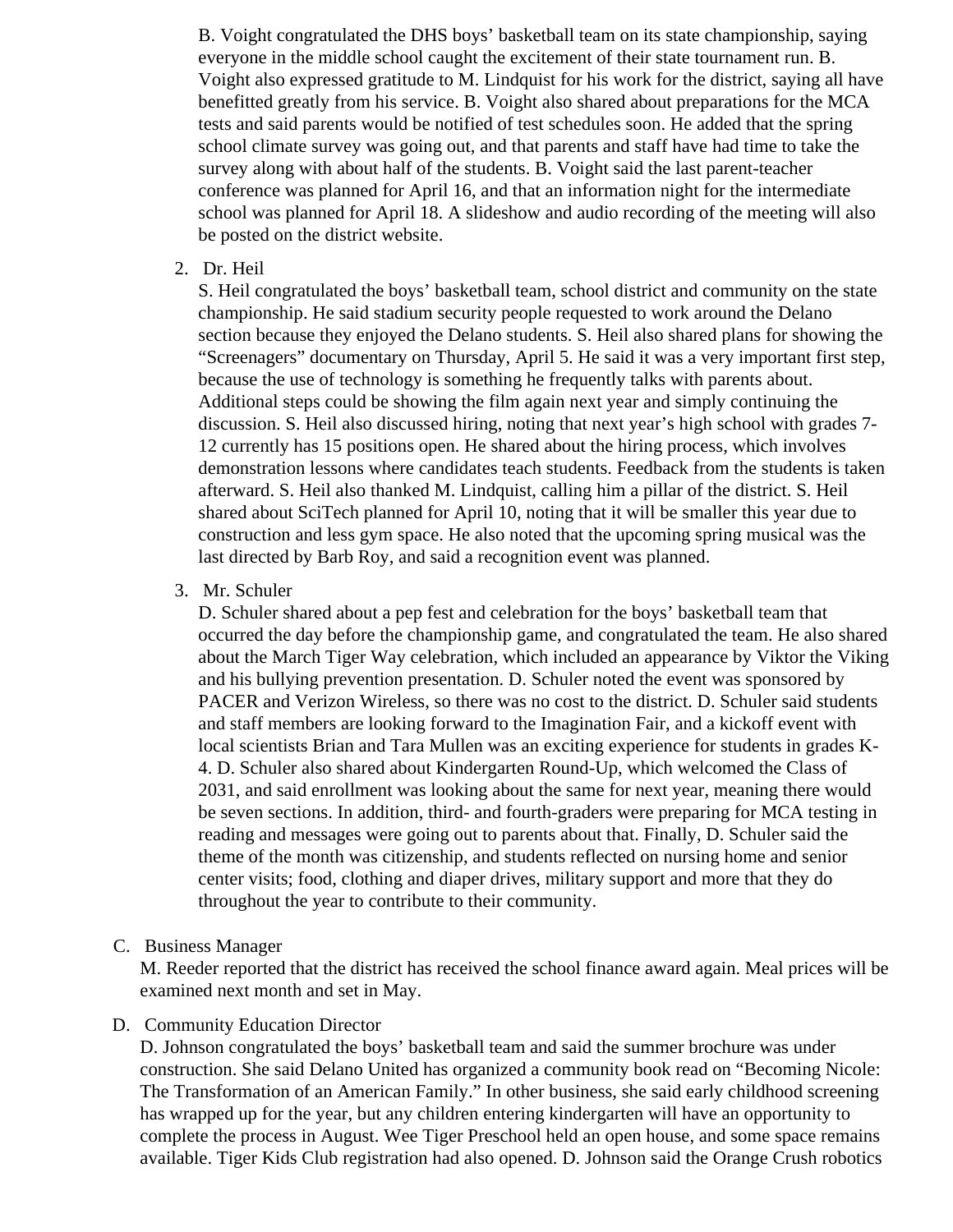team went 3-6 and ranked $\frac{34}{4}$  at a tournament in Iowa, and would compete March 28-31 in the Medtronic Foundation regional tournament at Williams Arena in Minneapolis. She added that five Destination Imagine teams competed the previous weekend and at least one team placed first and go to state. Complete results were not available. D. Johnson said new memberships and daily pas for the Tiger Activity Center were on the rise.

- 11. Student Board Representatives Report
	- A. Alex Moe and Lydia Ramstad A. Moe summarized changes to the student representative board report and the topics he discusse with board members during the work session.
- 12. Board Reports
	- A. MAWSECO Feb. 27 Minutes

A. Johnson discussed child counts and said work is being done with the city of Howard Lake to figure out what to do with available green space, which could be the site of a park for MAWSECO students and be available for community use as well.

B. Wright Technical CenterMarch 6 Minutes

A. Johnson attended the most recent meeting in place of A. Briesemeister and said Wright Tech is figuring out priorities for facility projects. The industrial tech program needs substantial upgrades, and some sections need updates to exterior walls and roofing. As a result, A. Johnson said the pric tag is rising substantially, and Wright Tech depends on member districts to help. Some projects may take place this spring and summer.

C. Professional Development

A. Johnson covered for C. Milano. She said the gifted and talented program has received a grant for online professional development, which is a unique opportunity for staff in all district buildings.

- 13. Old Business None.
- 14. New Business
	- A. [Approve Lawn Mowing Contractor for summers of 2018 and 2](/docs/district/Business_Office/Summary_of_lawn_mowing_proposals_3.16.18.pdf)019

M. Reeder explained that the current contractor chose not to submit a proposal, and that Building a Grounds Coordinator M. LaBeau had met with each of the bidders to walk the grounds and discuss issues. The low bidder was the only one to discount areas that can't be mowed now because of construction. The cheapest bid was from Elliot's Lawn Service at \$25,890 for 2018 and \$27,090 for 2019, but all three bids were higher than the current rate. Upon motion by C. Black, seconded by L. Seguin, the Board of Education approved the lawn mowing contract for 2018-19. Motion passed 5-

- B. First and only read dPolicy 701- Establishment and Adoption of School District Budget due to legal reference change. Upon motion by R. Depa, seconded by L. Seguin, the Board of Education approved the first and or read of Policy 701 – Establishment and Adoption of School District Budget due to a legal reference change. Motion passed 5-0.
- C. First read oPolicy 602- Organization of School Calendar and School Day due to substantive and legal reference changes.